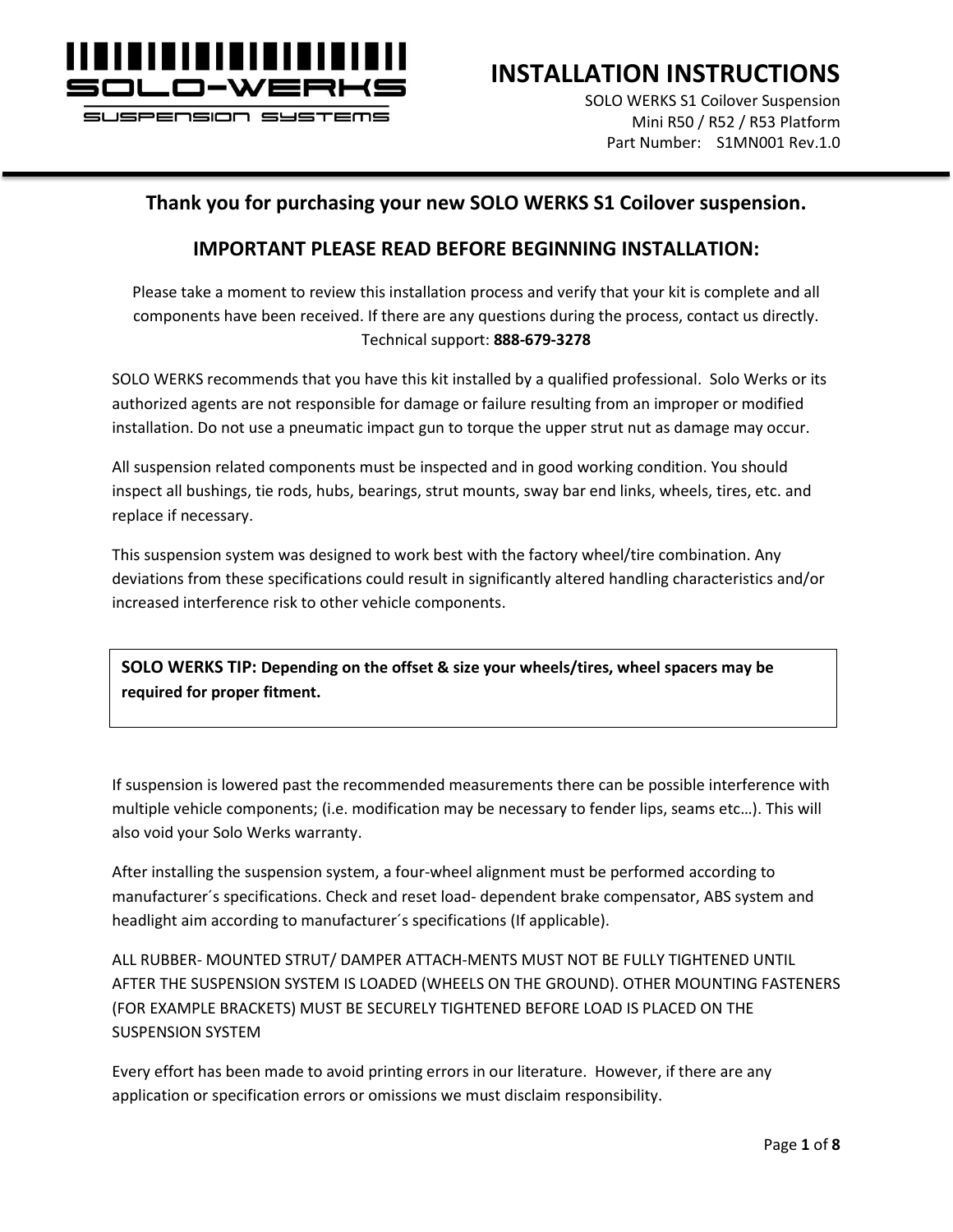

SOLO WERKS S1 Coilover Suspension Mini R50 / R52 / R53 Platform Part Number: S1MN001 Rev.1.0

> 5 6

#### **Fig. 1 Front**   $\blacksquare$ 1  $\overline{\mathbb{L}}$  $\Box$ **Assembly** $\overline{2}$  $\frac{1}{4}^{3}$  $-7$  $11$  $\Box$  $\overline{\mathsf{T}}$ ℸℸ - Œ 8 # **Description Part Number** ᡩ ᆂ  $\overline{9}$  $\bar{1}$ Top Nut Nyloc  $\bigcirc$  $\overline{2}$ Oem Upper Mount 31306778833 Oem Cupped Washer  $\overline{3}$ 313311110196  $\overline{4}$ Oem Shim 31336776760 5 Oem Upper Spring Plate 31336759452 Oem Upper Spring pad 6 31331128523 -10  $\overline{7}$ Elastomer Bumpstop 8 Lower Spring Perch  $\overline{9}$ Lock Ring  $10$ **Strut Housing** 80410 **Spring Assembly Main Spring** 801420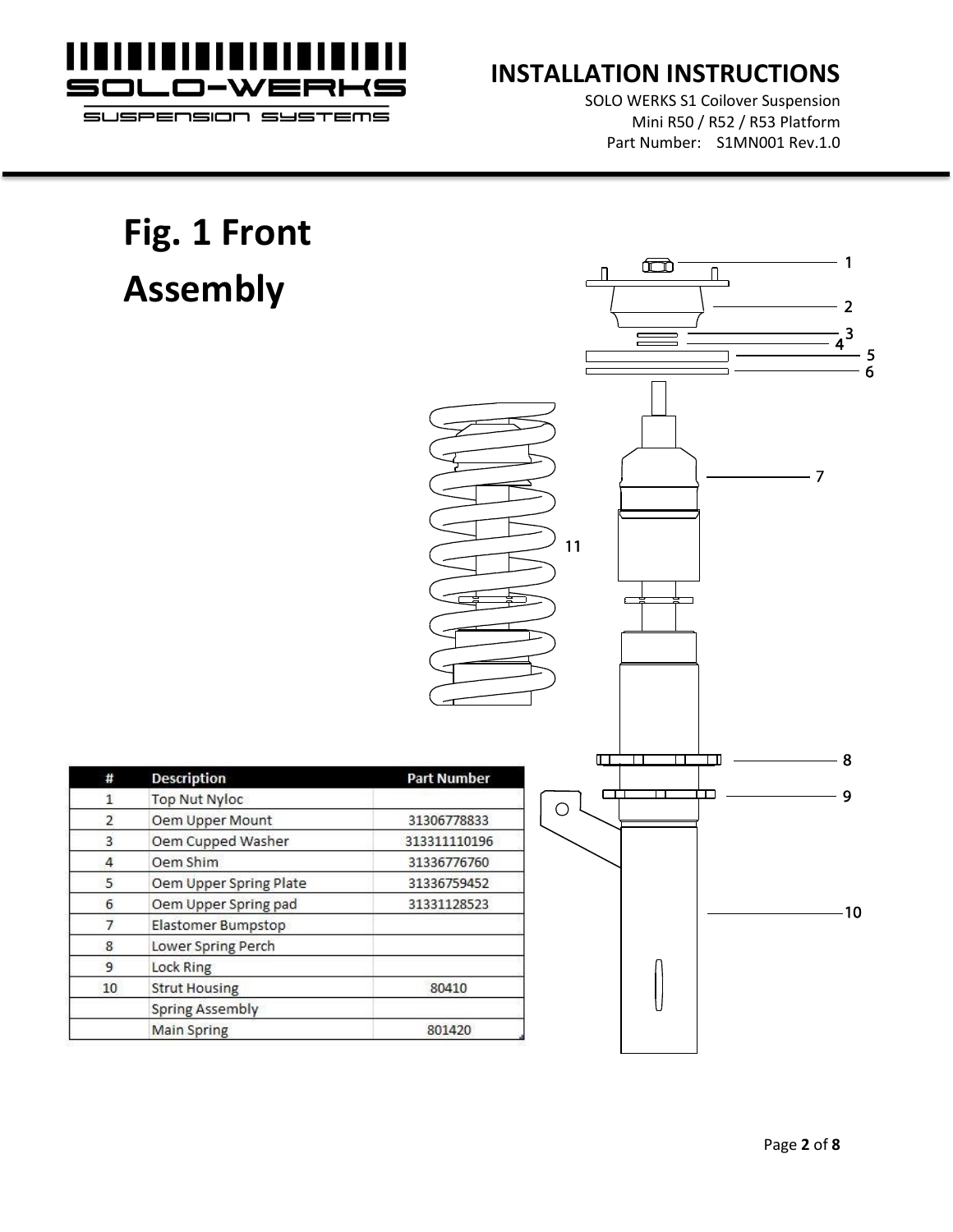

SOLO WERKS S1 Coilover Suspension Mini R50 / R52 / R53 Platform Part Number: S1MN001 Rev.1.0

# **Fig. 2 Rear Assembly**

|    |                            |   | $\blacksquare$<br>1<br>П<br>$\overline{\mathbf{2}}$<br>$\overline{\mathbf{C}}$<br>G<br>$\mathbf{3}$ |  |
|----|----------------------------|---|-----------------------------------------------------------------------------------------------------|--|
|    |                            | 9 | $\overline{4}$                                                                                      |  |
|    |                            |   | 5<br>$\Box$<br>◫<br>┱                                                                               |  |
|    |                            |   | $\boldsymbol{6}$<br>$\Box$<br>ᅲ<br>Ш                                                                |  |
|    | <b>Part Number</b>         |   |                                                                                                     |  |
|    | 33526776759<br>33526754123 |   |                                                                                                     |  |
| d) |                            |   |                                                                                                     |  |
|    |                            |   | $-7$                                                                                                |  |
|    | 80430                      |   |                                                                                                     |  |
|    | 801440                     |   | $-8$                                                                                                |  |

| #            | <b>Description</b>                  | <b>Part Number</b> |
|--------------|-------------------------------------|--------------------|
| $\mathbf{1}$ | Oem Washer                          | 33526776759        |
| 2            | <b>Upper Shock Mount</b>            | 33526754123        |
| 3            | <b>Upper Spring Seat (Supplied)</b> |                    |
| 4            | Elastomer Bumpstop                  |                    |
| 5            | Lower Spring Perch                  |                    |
| 6            | <b>Lock Ring</b>                    |                    |
| 7            | <b>Strut Housing</b>                | 80430              |
| 8            | Lower Shock Mount                   |                    |
| 9            | <b>Rear Spring</b>                  | 801440             |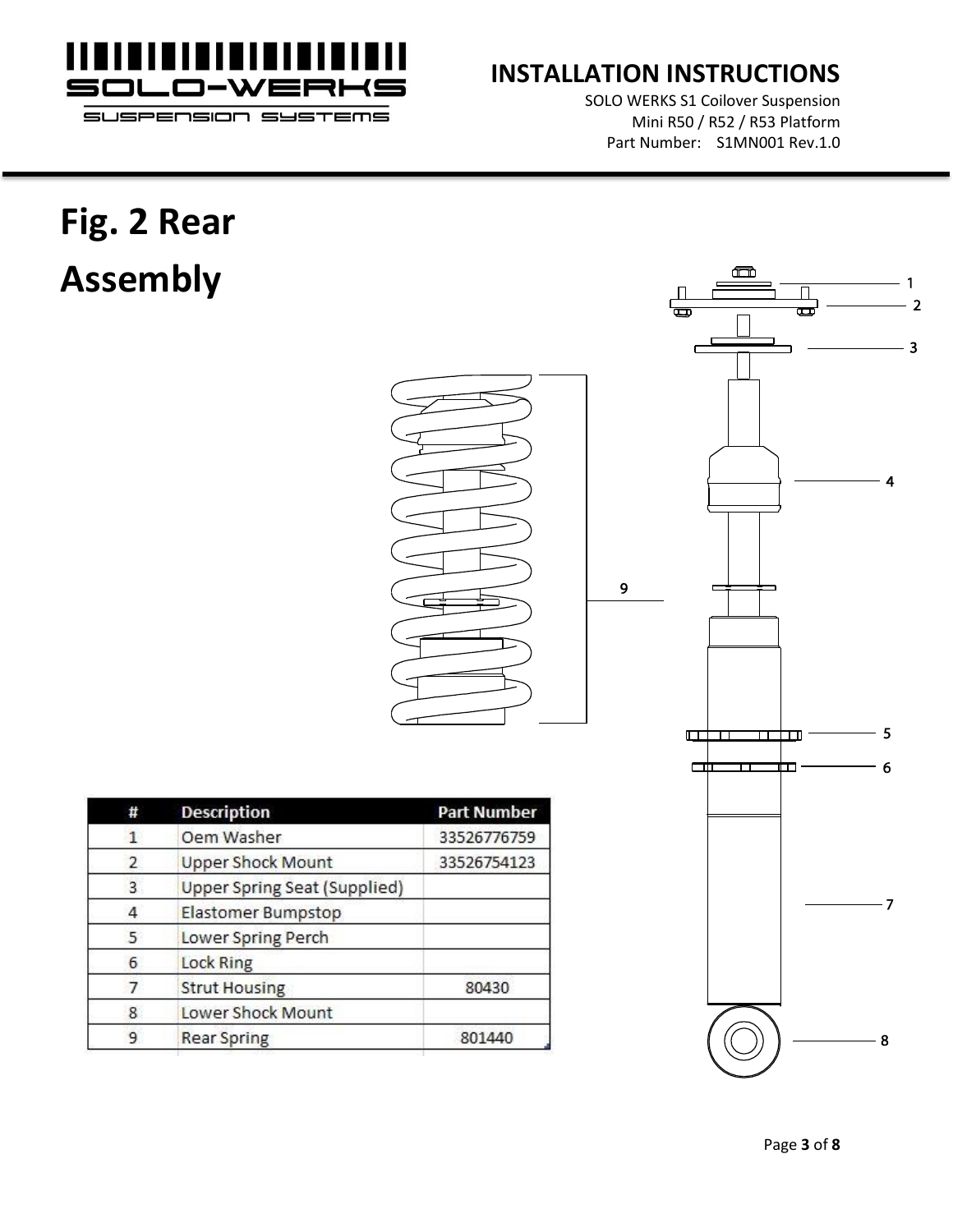

SOLO WERKS S1 Coilover Suspension Mini R50 / R52 / R53 Platform Part Number: S1MN001 Rev.1.0

# **Original Suspension Removal**

**Front**

- 1. Raise and support vehicle with a properly rated jack stand and support the lower control arm with a floor jack.
- 2. Remove the three upper strut mount bolts (13mm) inside the engine bay.
- 3. Remove any brake lines, hose, abs or headlight sensors from the strut housing.
- 4. Disconnect the sway bar endlink from the strut housing (16mm)
- 5. Remove the pinch bolt from the spindle
- 6. Using a strut spreader tool, insert and spread the spindle to free up the strut housing.
- 7. Using a spring compressor, compress the spring to allow enough room to clear the spindle and remove the strut housing as an assembly.
- 8. If you will be reusing the original upper strut mount and bearing you will need to disassemble the strut assembly.

*SOLO WERKS TIP:* **As the strut mounts are a consumable/wear item and are a known fail point on this chassis. Solo Werks recommends using new replacement parts and leaving your original suspension as an assembly. These parts are available from your Solo Werks Dealer or your local BMW parts dealer.**

NOTE: If you are using your existing OEM upper strut mount (Fig. 1 #3) you must remove this from the strut assembly. This component is under extreme pressure from the front spring and must be removed using an appropriate spring compressor to relieve the pressure. Follow the directions given by the manufacturer of the Spring Compressor to safely remove the spring and disassemble the Strut Assembly.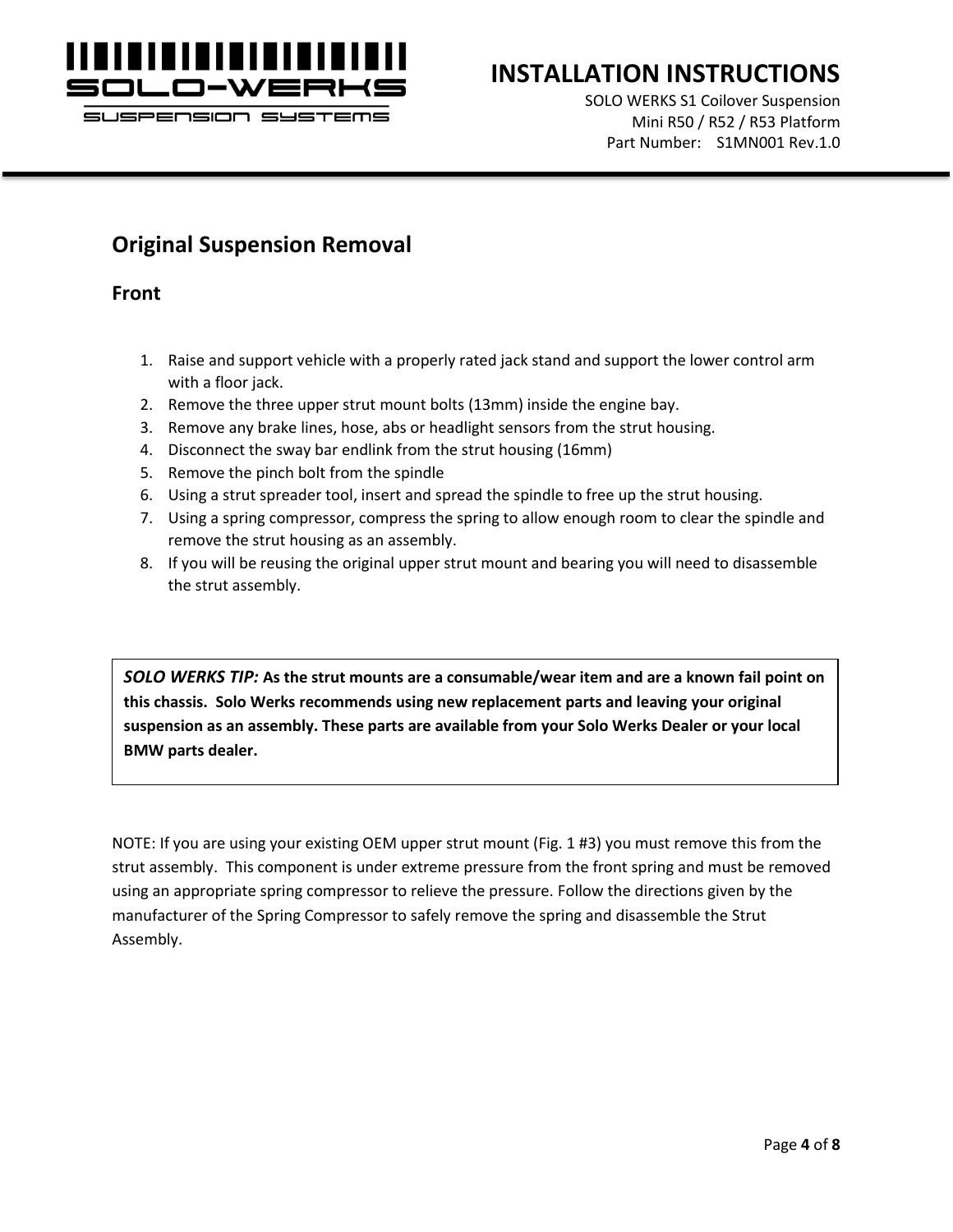

SOLO WERKS S1 Coilover Suspension Mini R50 / R52 / R53 Platform Part Number: S1MN001 Rev.1.0

### **Solo Werks Coilover Pre-Assembly – Priming the Dampers**



**SOLO WERKS TIP:** *As the suspension is shipped and stored in a horizontal position, it is advisable*  to exercise or Prime the shock absorber before you install them to ensure that the internal *contents are in the correct chambers. Therefore we advise that before you assemble the front coilover shock absorber, take a moment to purge the shock absorber.* 

*To do this, one side at a time remove the following from one of the front Coilover Assemblies:*

- *Two Upper fasteners (lock nut and securing nut)*
- *Upper Spring Perch*
- *Main Spring*
- *Spring Isolator*
- *Helper Spring*

*You will then be left with the coilover strut with the bumpstop and vent disc on the shaft. Pull the bumpstop up to the top of the chrome shock shaft, just before the threaded portion.* 

*With the shock upright (as it would be installed in the vehicle) compress the shock shaft until the bump stop touches the shock housing, and then pull to extend the shock shaft back to full extension.*

 *Repeat 3-5 times. You will notice the shock forces getting progressively harder each time. Once they feel consistent each way, you are ready to install.*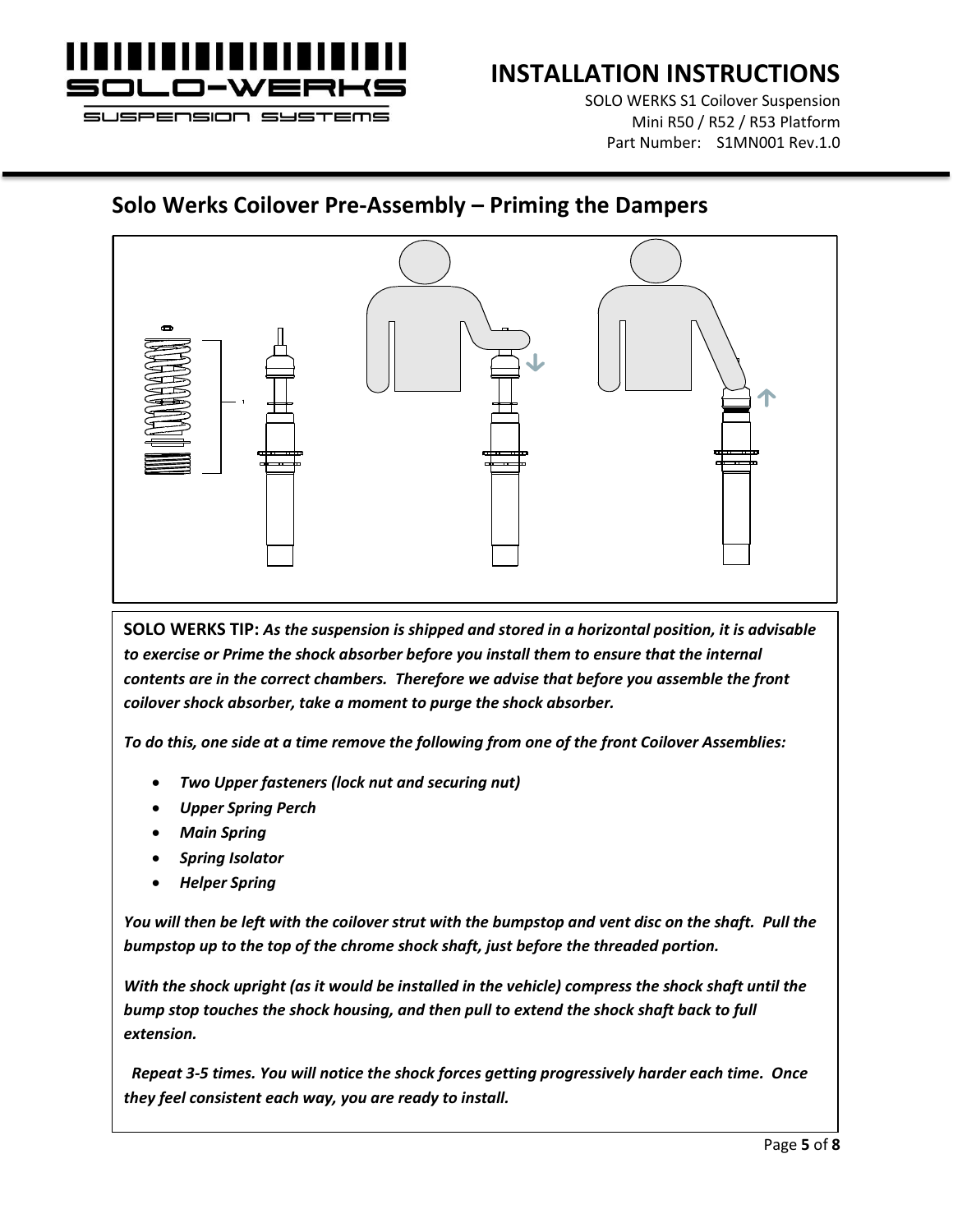

SOLO WERKS S1 Coilover Suspension Mini R50 / R52 / R53 Platform Part Number: S1MN001 Rev.1.0

# **Solo Werks Coilover Assembly and Installation**

#### **Front**

- 1. Assemble the coilover assembly with the OEM Strut Mount using the provided hardware as in the diagram (Fig. 1)
- 2. Torque the top nut to spec. (Fig. 1 #1) 64Nm/47ft. lbs.

NOTE: Use of an anti-corrosion spray such as the Boeshield T-9 on the threads & main perch/spring seat at this point can make the adjustment process much easier and will add an extra layer of protection. Boeshield T-9 is available from your Solo Werks dealer.

- 3. Insert strut assembly into vehicle
	- a. Hand tighten three (3) upper strut mount nuts (Fig. 1 #2)

NOTE: Before proceeding with the next step, inspect the Spindle for debris (rust/dirt etc. as this can make installation difficult.

- 4. Connect strut housing to spindle:
	- a. Insert Strut into spindle making sure housing is completely seated within spindle. (Fig.1 #10)
	- b. Remove strut spreader tool and insert OEM hex bolt and nut, torque to spec.
	- c. (18mm) 81Nm/59ft lbs.
- 5. Reattach the endlink to the strut housing and torque to spec. 56Nm/41ft lbs.
- 6. Reattach any brake, ABS lines, etc. that were removed.
- 7. Repeat procedure on the other side of vehicle.
- 8. Once vehicle is placed back on the ground tighten three (3) upper strut mount nuts to proper torque specifications. 34Nm/25ft lbs.
- 9. Adjust lower spring perch to desired vehicle height.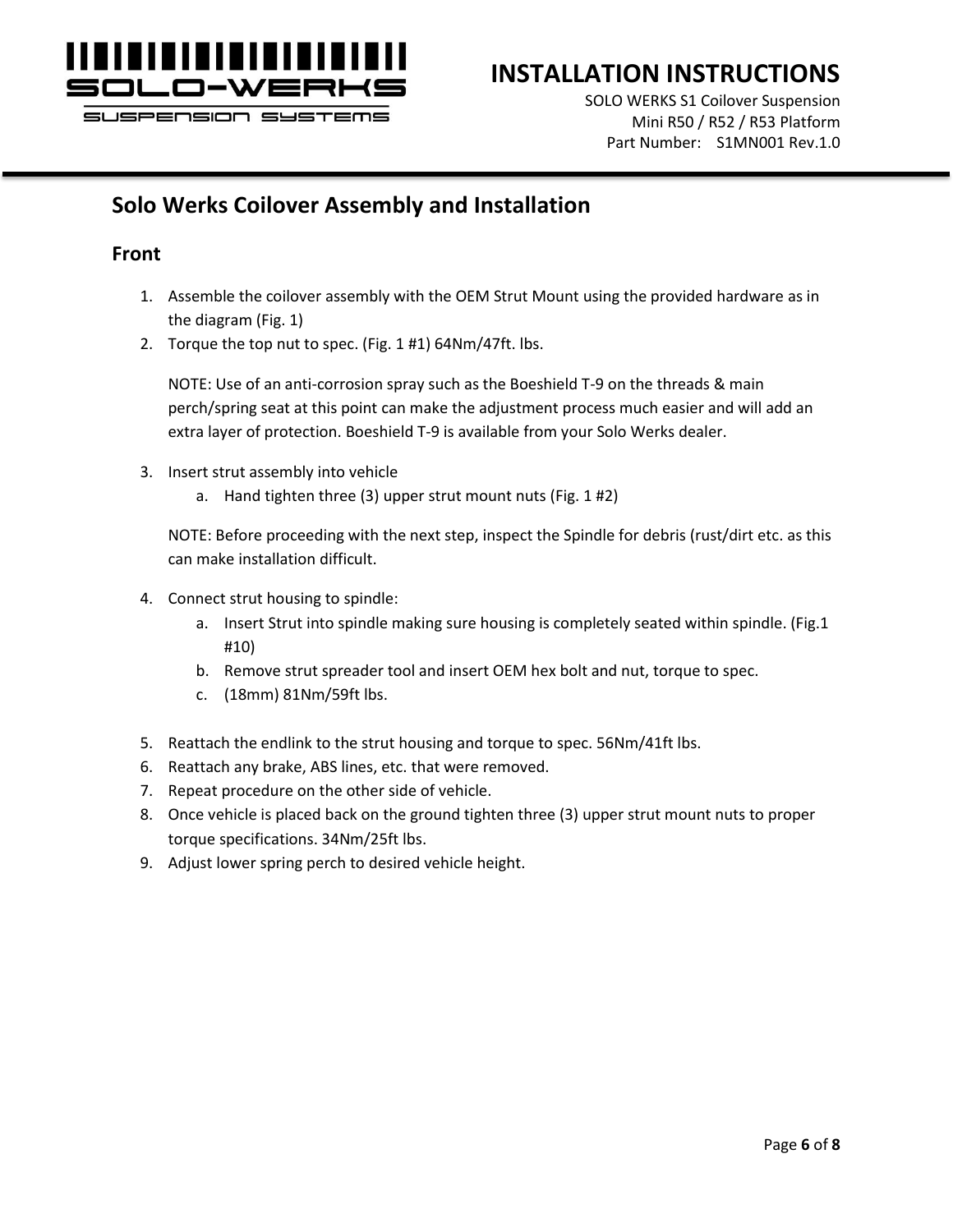

SUSPENSION SYSTEMS

# **INSTALLATION INSTRUCTIONS**

SOLO WERKS S1 Coilover Suspension Mini R50 / R52 / R53 Platform Part Number: S1MN001 Rev.1.0

#### **Original Suspension Removal Rear: Rear**

**SOLO WERKS TIP:** *The removal and installation of the rear is easiest if you are able to disconnect the rear anti sway bar end links from the lower control arms.*

- 1. Raise and support vehicle with a properly rated jack stand and support the lower control arm with a floor jack.
- 2. Remove any brake lines, hose, abs or headlight sensors from the strut housing.
- 3. Remove the lower shock mount bolt. (21mm)
- 4. Remove the two upper shock mount bolts. (13mm)
- 5. You can now remove the rear shock as an assembly.
- 6. If you will be reusing the original upper shock mount you will need to disassemble the strut assembly using a properly rated spring compressor.

## **Solo Werks Coilover Assembly and Installation: Rear**

**SOLO WORKS TIP:** *Just like the front struts, it is advisable to Prime the rear shocks as well. To purge the rear shocks: Refer to procedure on page 5.*

- 1. Assemble new Solo Werks rear shock absorber using the original upper shock mount and torque top nut to spec. (Fig.2 #1&2) 30Nm/22ft lbs.
- 2. Discard the oem dust shield/bumpstop assembly (Fig. 2 #4)
- 3. Install shock into upper shock mount and hand tighten two (2) shock mount nuts. (Fig. 2 #2)
	- a. Once vehicle is placed back on the ground torque upper shock mount nuts to proper torques settings. 56Nm/41ft lbs.
- 4. Compress lower control arm until lower shock mount bolt can be reinstalled. (fig.2 #8)
	- a. Torque lower shock bolt to proper torque settings. 140Nm/103ft lbs.
- 5. Reattach any brake lines, abs lines, headlight sensors that were removed.
- 6. Final check and set final ride height to preferred settings.

**SOLO WERKS TIP:** *It is advisable that all attaching hardware be checked after approx. 200 miles to ensure it has retained appropriate OEM torque settings.*